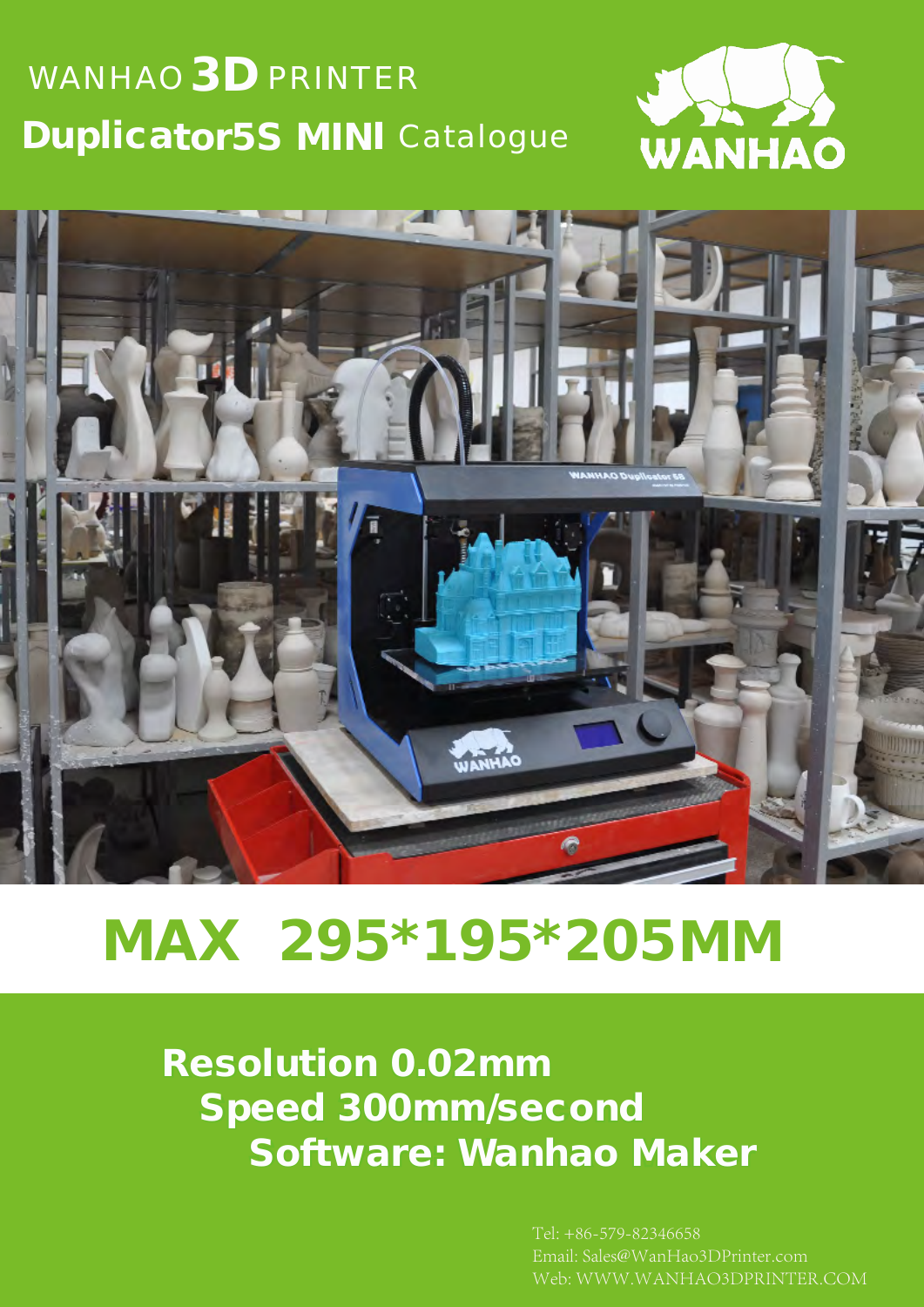## WANHAO Duplicator 5S MINI





MAKER1.2.5.2210. and superior Printer Duplicator 5S. This is super fast printer, 300mm/second printing speed Thanks Joining of John from MIT and Mike from Tsinghua. Wanhao has developed it's own Software WANHAO and unique slicing software. Any huge object can be sliced at least 3 times faster compared with before. At same time it's quilter than any Wanhao Machine before. Wanhao keeps improving it's quality and technical support. There are over 25 office over 25 countries shall provide you fast and efficient service in no time. Choosing Wanhao, Choosing Future!

WANHAO has involve in 3D printer filed since early 2011. Several Roommates used all their pocket money and bought one Thing-O-Matic from Makerbot. This precious awesome machine brought these college students great enthusiasm in 3D project making and help these buddy build their dream. On 1st Oct WANHAO Duplicate the Thing-O-Matic and named it DEPLICATOR ONE. This 1st Generation Made In China 3D printer has combined most of the advantage of RepRap and Makerbot, and upgrade the extruder to Non Block one.

In June 2012 WANHAO has invent it's 3D printer with LCD displayer which is now called DEPLIATOR TWO. This is geat step that free your computer that you don't have to print while keep your computer running. Just a simple SD card will do all the rest job.

On 1st Oct 2012 WANHAO 2 EXTRUDER Printer, Duplicator 3, was be sold in our local market. This is big step for us.

On 18th June 2013, WANHAO Duplicator 4 with Improving extruding system make PLA printing like a piece of cake. All our Duplicator 3 customer can replace your D3 Nozzle with D4 PLA Nozzle free of charge. We hope Wanhao D4 Service Care program(For detail, please visit our website) can benifit all cusomers around the world.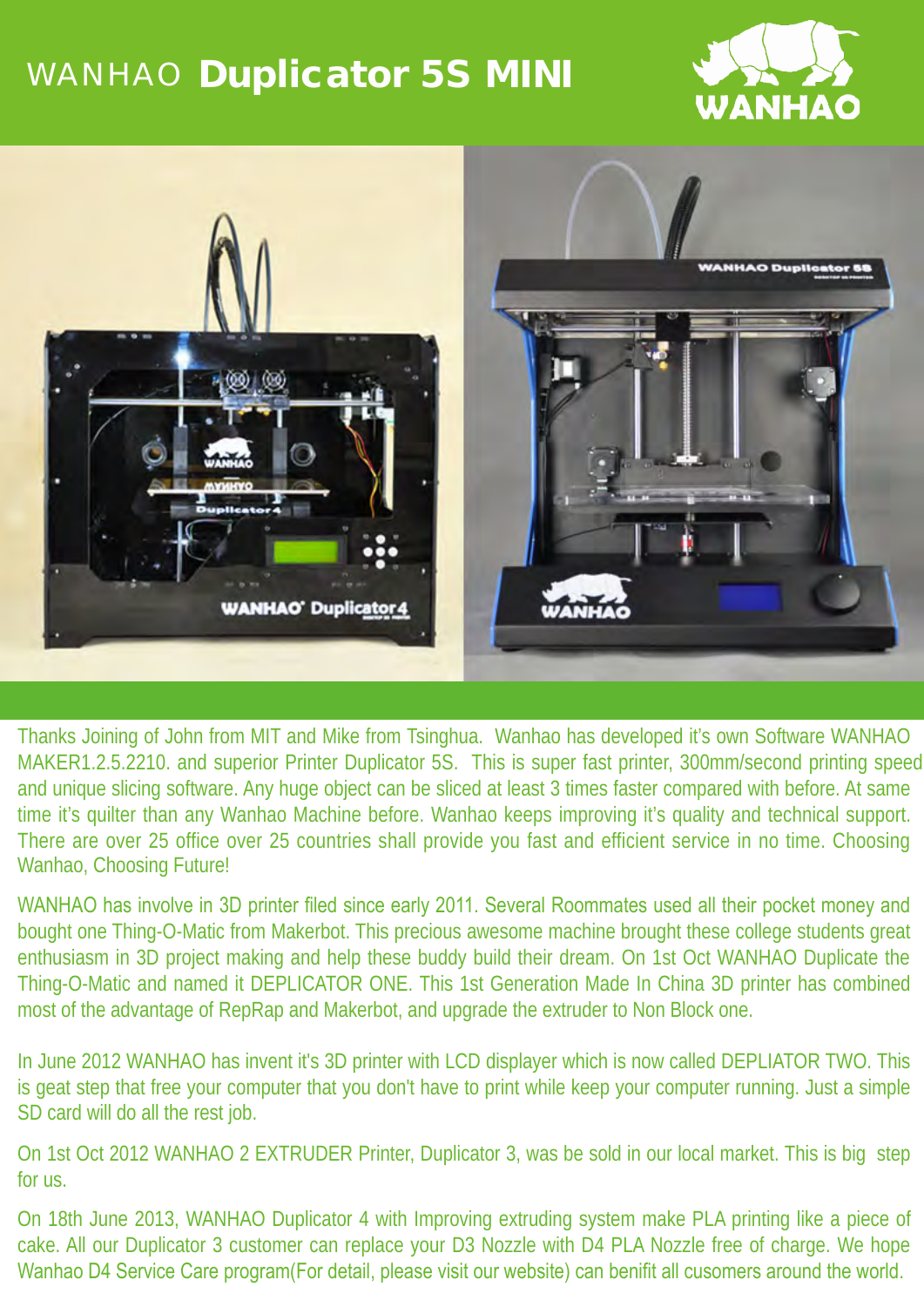## WANHAO Duplicator 5S MINI





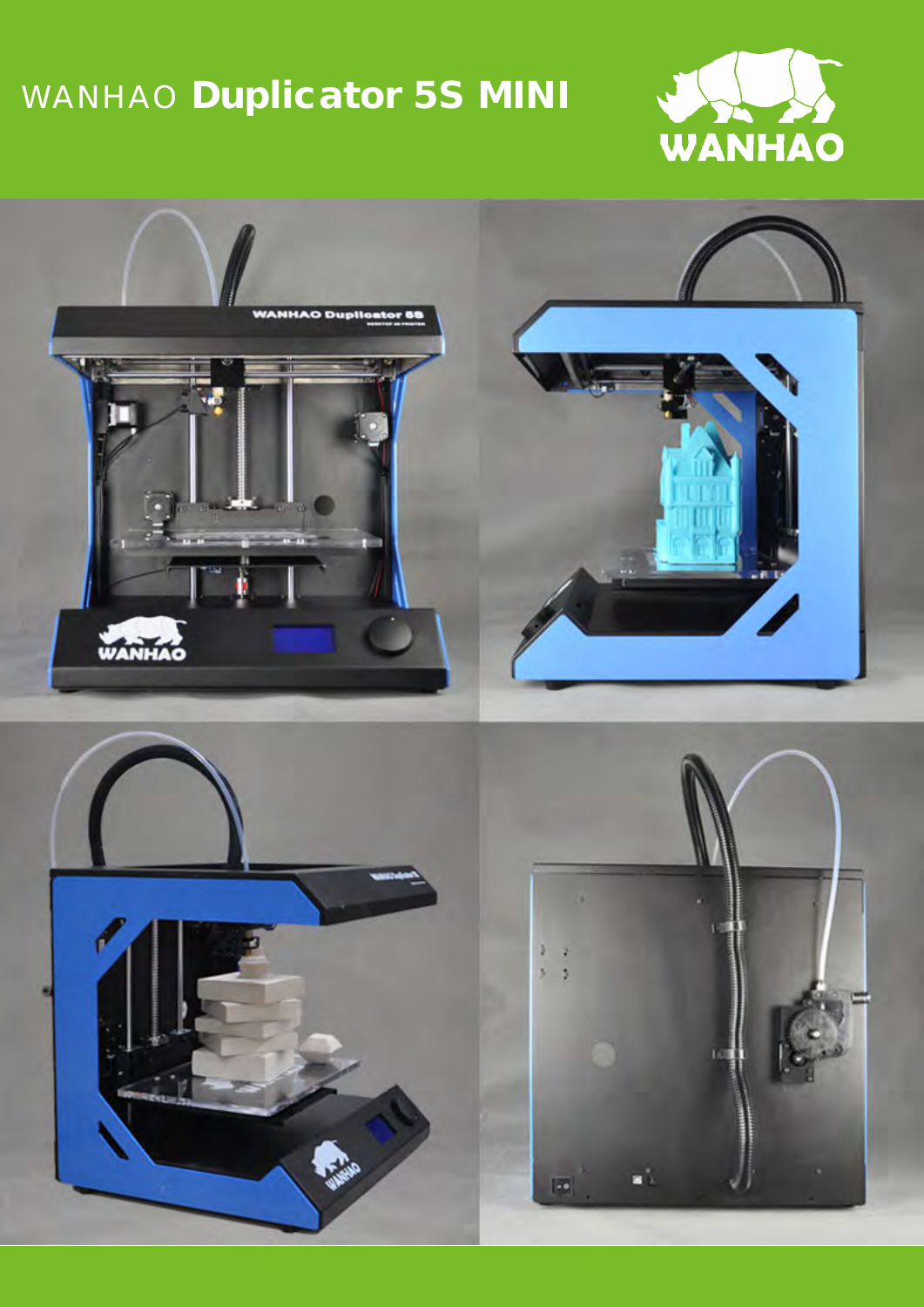

#### MECHANICAL PROPERTY

 $kq$  ( lbs) Snap-on,snap-off filament assemblies Shipping Weight: Linear ball bearings Precision ground Core XY. Full Extreme Rock XV steel Structure

#### ELECTRONICS PROPERTY

 4 axis, 1/16 micro-stepping motor control 4x20 LCD character display and turning and press control pad Piezoelectric buzzer Universal Power Supply: 115-250V, 50/60Hz, 4.0A (input), and takes standard IEC cable

#### SOFTWARE: WanhaoMaker

Input file type:STL Compatibility: Linux, OSX, and Windows Print from SD card or over USB

#### OVERVIEW FEATURES SPECIFICATIONS

Build volume About 34 liters Layer thickness Choose 0.02-0.4 mm which is adjustable by software Stock nozzle diameter Stock 0.4 mm Speed 20-300 mm/s Flow Rate Approximately 200 cc/hr Extruder Temperature Recommended Maximum 200-230 C Positioning precision 2.5 micron on Z axis 11micron on XY axis

#### MATERIALS

Filament diameter: 3.0 mm